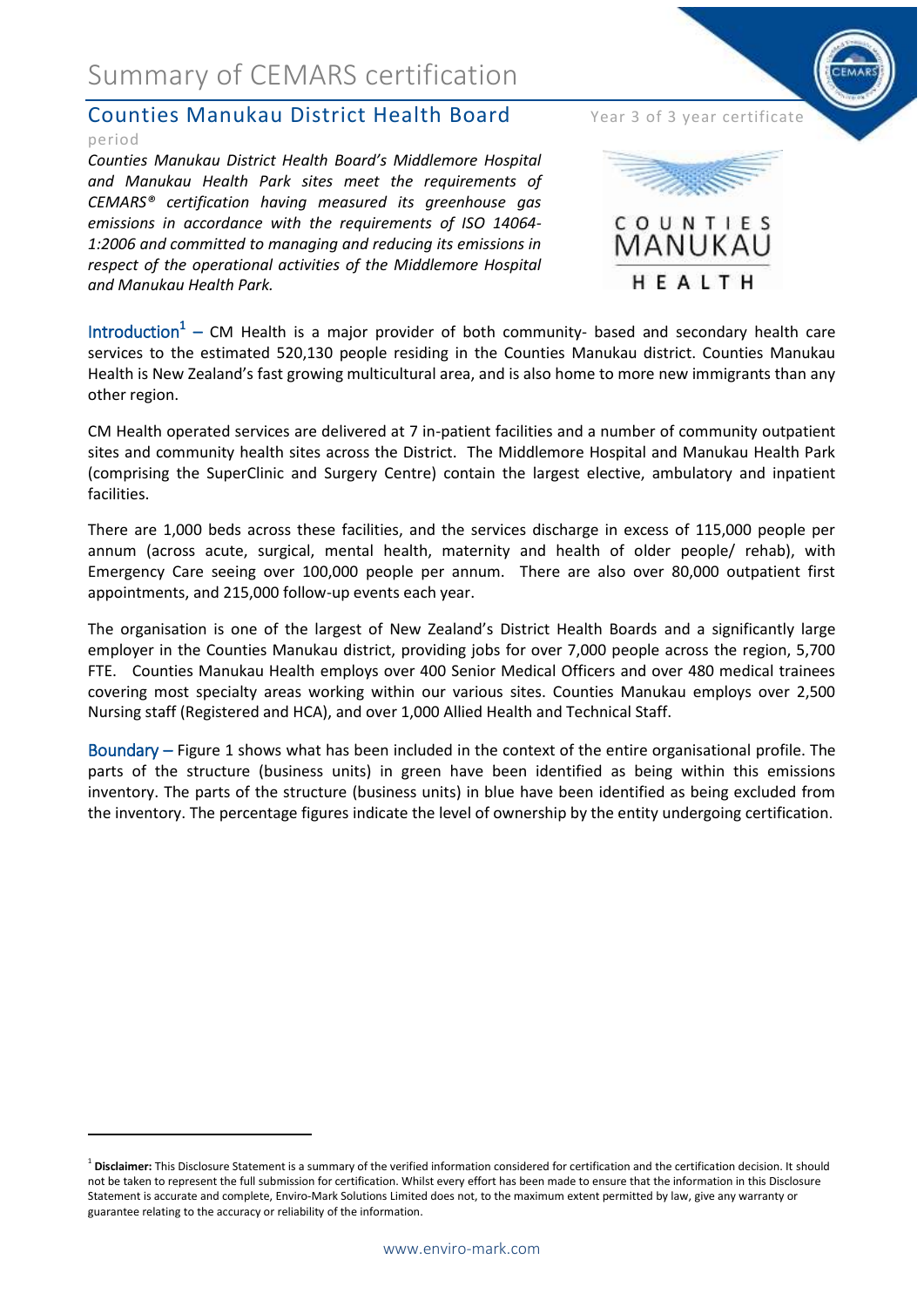# Summary of CEMARS certification



**Figure 1:** Organisational structure showing business units included and excluded.

Consolidation approach – The operational control consolidation approach has been used to account for operational emissions with reference to the methodology described in the GHG Protocol and ISO 14064- 1:2006 standards.

Base year – 01/07/2011 to 30/06/2012

#### Measurement period – 01/07/2016 to 30/06/2017

Emissions source inclusions – The operational GHG emissions for the organisation by emissions source are shown in Figure 2 below.

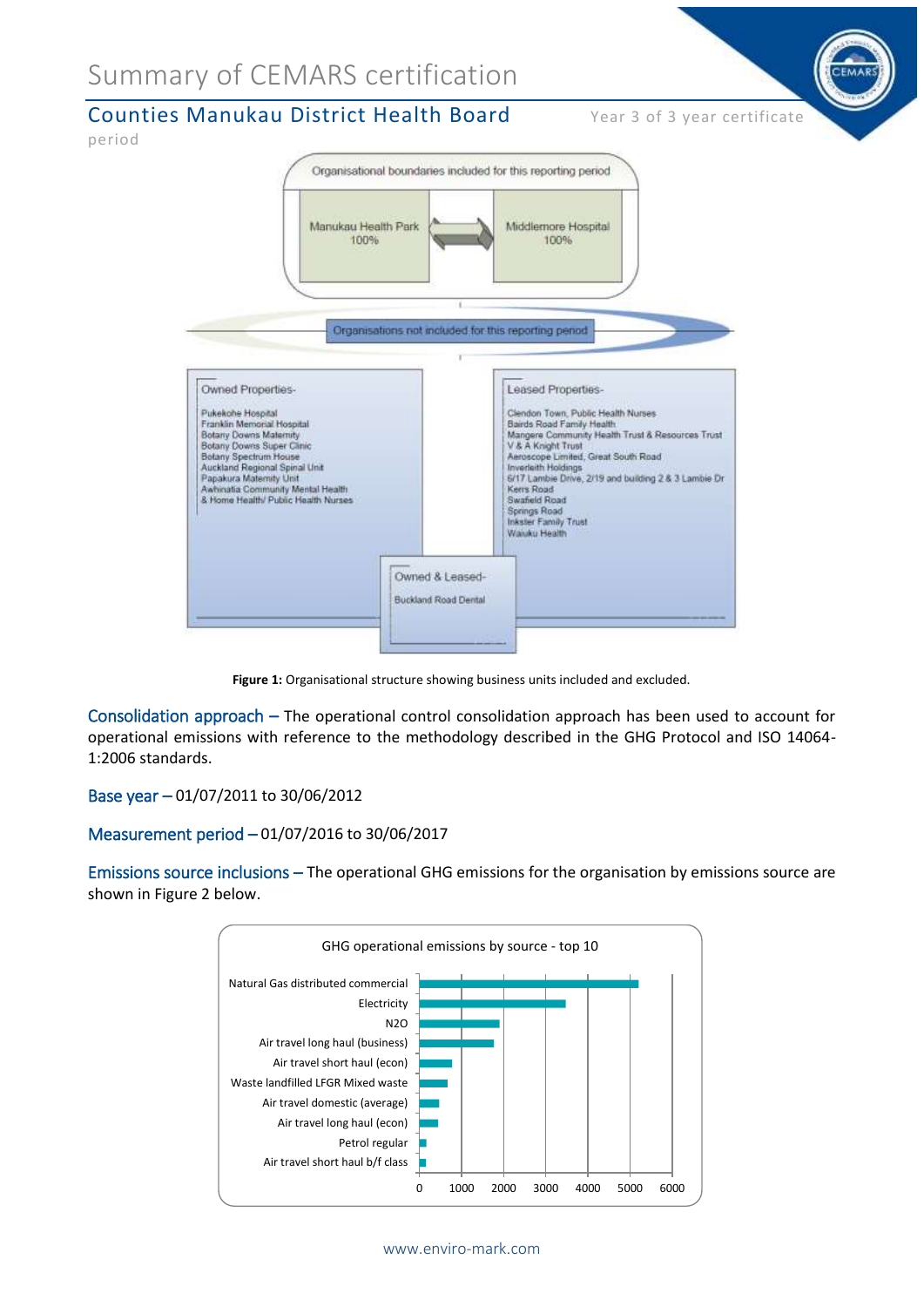### Counties Manukau District Health Board Year 3 of 3 year certificate

period

Figure 2: GHG emissions by emissions source (tCO<sub>2</sub>e).

Emissions as tonnes of carbon dioxide equivalents ( $tCO_2e$ ) for this period were:

| <b>Emissions summary by scopes</b> |           | <b>Units</b>       |
|------------------------------------|-----------|--------------------|
| Scope 1 total                      | 7,472.25  | tCO <sub>2</sub> e |
| Scope 2 total                      | 3,475.55  | tCO <sub>2</sub> e |
| Scope 3 total                      | 4,534.83  | tCO <sub>2</sub> e |
| <b>Mandatory scope 3</b>           | 4,404.06  | tCO <sub>2</sub> e |
| <b>Additional scope 3</b>          | 130.77    | tCO <sub>2</sub> e |
| One-time scope 3                   | 0.00      | tCO <sub>2</sub> e |
| <b>Total inventory:</b>            | 15,482.63 | tCO <sub>2</sub> e |

Emissions source exclusions – The following emissions sources were excluded from the inventory for this measurement period:

| <b>GHG emissions source</b> | <b>GHG emissions</b><br>level scope | <b>Reason for exclusion</b>                                                      |
|-----------------------------|-------------------------------------|----------------------------------------------------------------------------------|
| <b>R134A</b>                | Scope 1                             | de minimis                                                                       |
| Staff commuting to          | Scope 3                             | Data is unavailable                                                              |
| and from work               | additional                          |                                                                                  |
| Postage and couriers        | Scope 3                             | de minimis                                                                       |
|                             | mandatory                           |                                                                                  |
| Specimens and sample        | Scope 3                             | Regional contracts for the courier service, frequent deliveries yet very         |
| collections                 | mandatory                           | small volume. This service is often shared with Auckland DHB and                 |
|                             |                                     | Waitemata DHB so is difficult to assess total activity for CMDHB.                |
| Freight services            | Scope 3                             | Contracted by the supplier and is mostly Free Into Store (FIS)                   |
|                             | mandatory                           |                                                                                  |
| <b>Contracted services</b>  | Scope 3                             | Services such as cleaners and laundry service excluded due to being              |
|                             |                                     | contracted out                                                                   |
| Taxi travel                 | Scope 3                             | Initial estimate was conducted during the verification and showed that           |
|                             |                                     | emissions from taxi use only account for 34.7tCO <sub>2</sub> e and is therefore |
|                             |                                     | less than 1% of the total inventory                                              |
| Rental cars                 | Scope 3                             | An initial estimate was conducted during the verification and showed             |
|                             |                                     | that emissions from rental cars use only account for approximately 10            |
|                             |                                     | tonnes of $CO2e$ and is therefore less than 1% and not material to the           |
|                             |                                     | total inventory                                                                  |
| Reimbursement of            | Scope 3                             | de minimis                                                                       |
| personal vehicle use        |                                     |                                                                                  |
| Refrigerant holdings in     | Scope 3                             | 200 domestic size heat pumps and these units are all deemed to be                |
| domestic heat pumps         |                                     | less than 3kg of refrigerant holdings                                            |
| Waste water                 | Scope 3                             | Emissions from waste water only account for less than 1% of the total            |
|                             |                                     | inventory therefore excluded                                                     |

Emissions reduction commitments  $-$  A GHG emissions management plan and reduction targets have been developed. The organisation is committed to reducing annual relative emissions by a 2% per annum to achieve a total 10% by 2017, the fifth year in the programme. We chose a relative target in the first year, and will undertake an annual review of targets as part of the strategic planning process to identify potential new relative targets, plus an absolute target to be achieved within 5 years from the baseline.